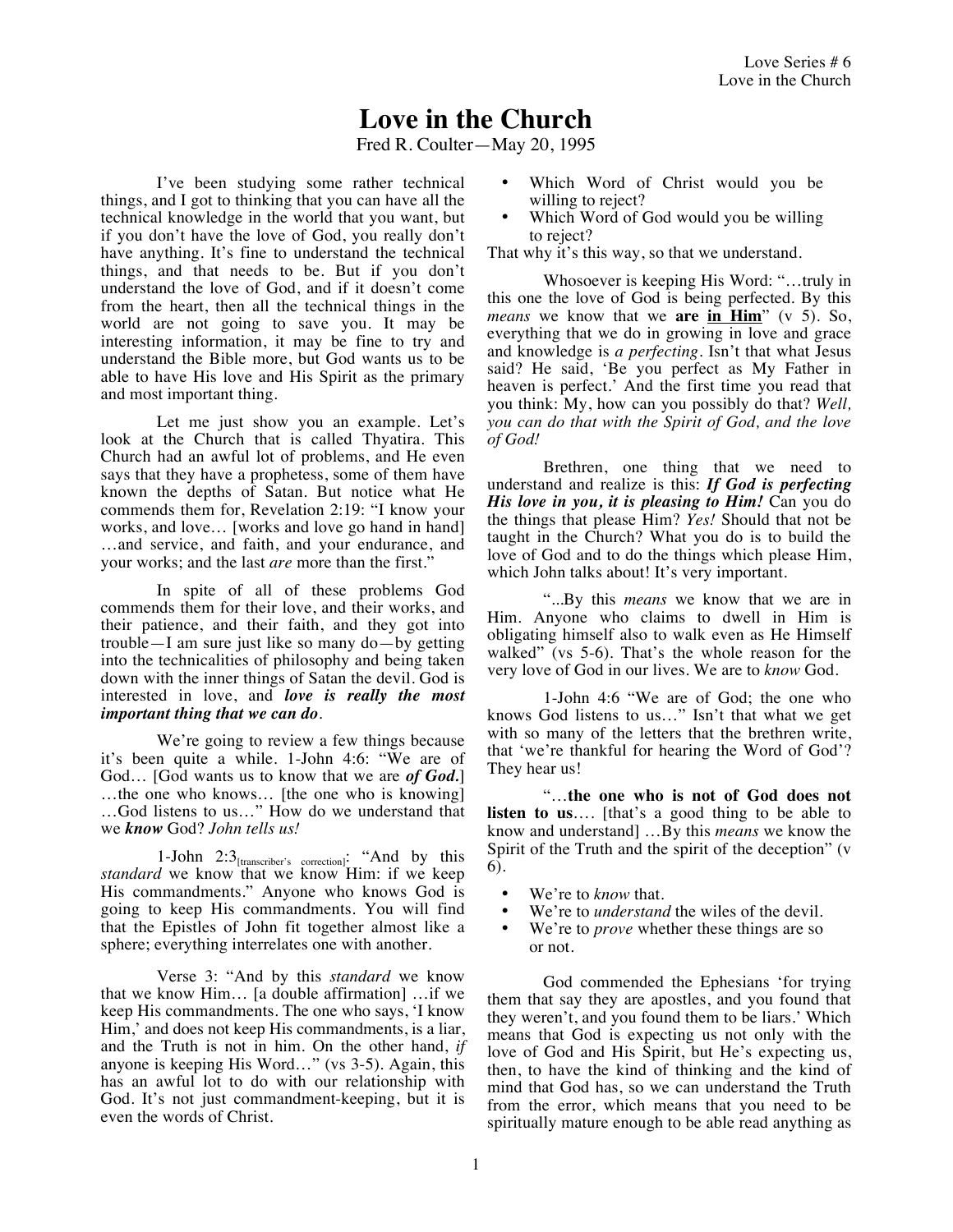it were and be able to discern the Truth from the error. I think just about everyone here is able to do that because you are exercising your senses. God has given us a mind very akin to His. The only problem is, most people put it to evil. God wants us to put it to good.

In Hebrews 5 we find something very, very interesting. It shows what happens when you don't exercise your mind spiritually. The other night I was watching Discovery Channel. That's one of my favorites because they have things on there that are at least reasonably true. Do you know what the most watched channel is today? Just to show you the intelligentsia of people, the most watched channel today is Nickelodeon, the cartoon channel! I don't think it's all children watching it.

If you don't exercise your mind then you're mind becomes stagnant. What they were doing is showing a special as to what happened when they had to have an operation and take out part of this person's brain. That how they were able to reinstruct other parts of the mind to make up for the missing part of the physical brain. They had to do it with training, they had to do with physical therapy and exercise so that the brain would readjust. But what happens is the brain actually changes and can permanently retain these things in another area. So, if you have the problem of lack of memory because of age, don't worry it's still there. It's the recall that's the problem.

Now let's understand this in relationship to what God wants us to do in growing in grace and knowledge, in growing in love, in growing in the Word of God; letting the Word of God rule in our mind. It becomes a part of us and actually becomes a part of our mind, coupled with the Holy Spirit of God. Here's what happens when that is not done:

Hebrews 5:11—speaking of Christ: "Concerning Whom we *have* much to say and hard to explain, since you have become dull of in hearing." They weren't exercising their minds as God expected them to—to know good from evil, to understand righteousness from sin, to be able to understand the more technical aspects of God's Word.

Verse 12: "For truly, by this time **you ought to be teachers**, *but instead* you need to have *someone* teach you again what *are* the beginning principles of the oracles of God…" Just like anything else, *if you don't use it, you lose it!* If part of your mind is gone, taken out, then you have to reeducate the rest of your mind. Beginning from the very basics. They actually found—they ran a test on this one Japanese boy who had to have a whole half of his brain removed. Everything shifted to the other side of the brain, because the left side of your brain controls the right side of your body, and the right side of your brain controls the left side of your body. In order for the brain to, on one side control both the right and left side, he had to start right back from the very beginning: to move the arm, to move the fingers, to move the eyes, to pronounce the words. But after about two years, this boy was hardly detectable from any other child his age—just a wee bit slower.

Now, *spiritually* the same thing can happen, if spiritually we let ourselves go brain dead, then we have to do the same thing here: "…*but instead* you need to have *someone* teach you again what *are* the beginning principles of the oracles of God, and have become those in need of milk, and not of solid food. For everyone who is partaking of milk *is* unskilled in *the* word of righteousness because he is an infant. But solid food is for those who are fully grown…" (vs 12-14)—mature Christians

- so that we can *discern right from wrong*; Truth from deception
- so that we are able to *think properly* with the Spirit and the Word of God

When you have that in your mind, and you study and you grow, and you let God's Spirit and God's grace work with you and you exercise it, then you are able to understand.

"…who through repeated practice have had their senses trained to discern [understand] between good and evil" (v 14). That's what the Love God will do for you. I know some of this is review, but this is so profound that we need to really repeat it, and know it, and understand it.

1-John 4:6: "…By this *means* we know the Spirit of the Truth and the spirit of the deception." That's so important for us to know today, because Satan's deception is really going to sweep this whole world. If we don't know it, if we don't understand what's happening, we won't be able to realize.

Verse 7: "Beloved, we should love one another because **love is from God**… [love is coming from God to us] …and everyone who loves has been begotten by God, and knows God." We're going to see that everything, just like in the Epistles of John, is in the present tense. It is helping us in doing what we are doing *now*.

Verse 8: "The one who does not love does not know God… [or you could in the more practical English say, 'is not knowing God'] …because God is love." This is the test for all of those who are religious and profess religiosity, that if they don't preach and teach the love of God—which is the greatest thing of the Gospel—are they not missing the boat? *Yes!* Are they not falling short of what God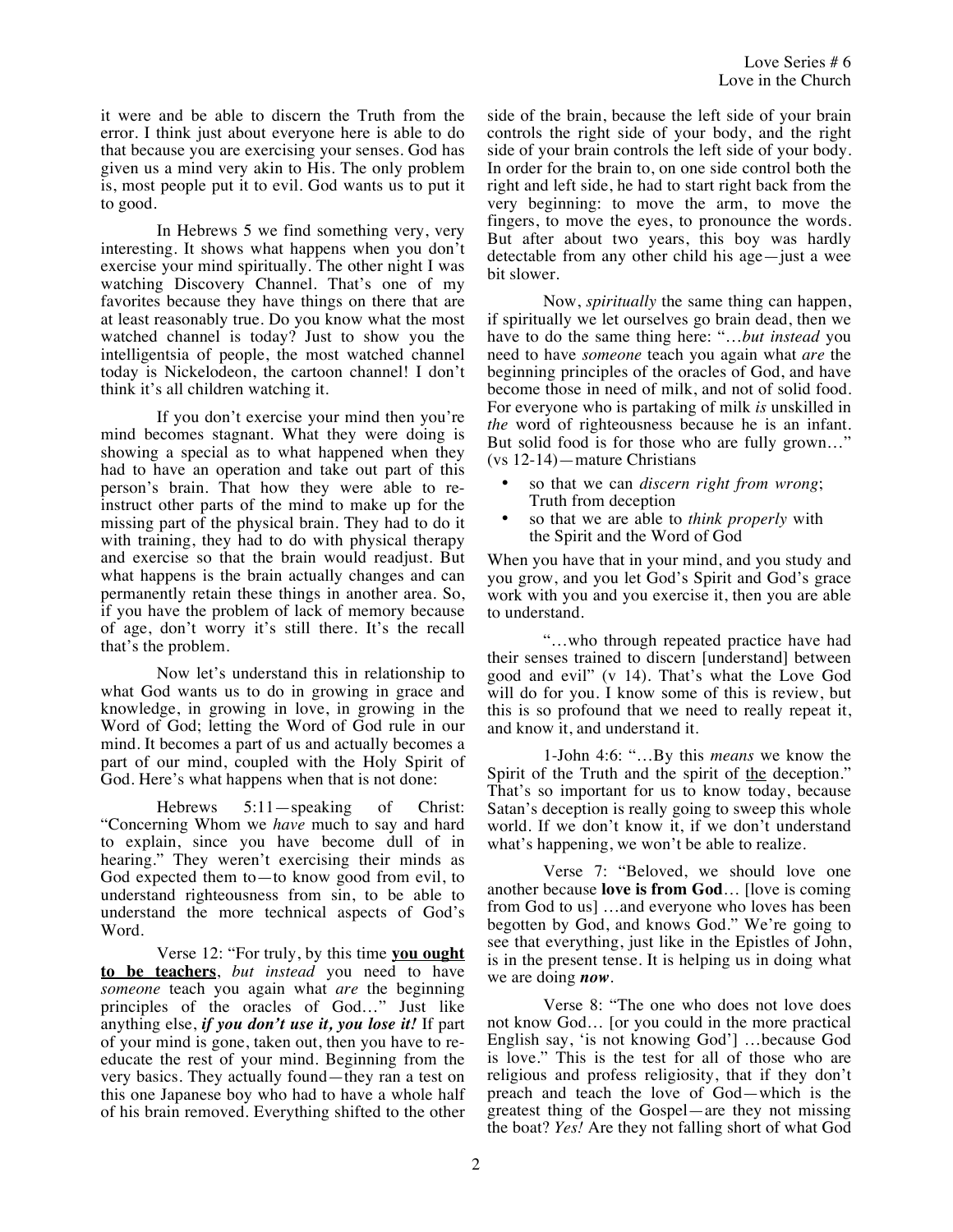## wants them to learn? *Yes! Because everything else is going to fall! Love never fails!* The reason is *God is love*.

How can you possibly have a religion that does not have love and say it's from God, and claim you know God when you don't have love, because God *is* love? That's the very characteristic that comes from God. And I'll also tell you this: I've taken my own advice and asked God to help me grow in love. I've had some difficult times; so will you. Why? *So that you will learn it!* If you get discouraged in growing in love and understanding it, don't worry about it. Christ came and had to love God the Father and love the world while it was an enemy of His, while it was plotting against Him, while it was seeking to kill Him and finally did.

Verse 9: "In this *way* the love of God was manifested toward us: that God sent His only begotten Son into the world, so that we might live through Him. In this *act* is the love—not that we loved God…" (vs 9-10). God *is* love—isn't He? How can we then as human beings go to God and give something to God, which we don't have by nature? *We can't!* God has to give it to us, so it comes back to God. That's why God is not a glob! You try this sometime: get a balloon and fill it with water. You don't have to put much in there. But you can bounce it around, and you have a glob. Now if God is like a glob, how can you love that? How can you have a relationship with that? I mean, you may be able to do some interesting childish things with it, like have a water balloon fight. But how can you love a glob?

- That's why God is a person.
- That why we are to have a relationship with God the Father and Jesus Christ.
- That's why John said in 1-John 1:3:<br>"...for the fellowship—indeed. our "...for the fellowship—indeed, fellowship—*is* with the Father and with His own Son Jesus Christ."

You can love a thing to a certain degree, but real love is between persons. That's why God created us the way that He did, so that we can understand His love is a greater expression beyond that. He wants us to have the relationship with Him—because He loved us first:

1-John 4:9: "…so that we might *live* through Him. In this *act* is **the love**—not that we loved God; rather, that He loved us and sent His Son *to be the* propitiation… [a continual atoning] …for our sins"  $(vs 9-10)$ .

- Does God know you have a sinful nature? *Yes!*
- Did He give it to you by inheritance? *Yes!*
- Does it surprise Him if you sin? *No!*

What He wants you to *not do* is to intentionally, determinedly, with will and forethought and malice, go sin. But it doesn't surprise God. That's why it's a propitiation*continual atonement.* And part of overcoming is realizing how wicked the human mind really is, and how much you need that propitiation.

Verse 11: "Beloved, if God so loved us, we also are duty-bound to love one another." That's the whole basis. *We ought to love one another.*

Verse 12: "No one has seen God at any time…. [He has that in there because I'm sure there were those saying, 'Well, I've seen God.'] …*Yet*, if we love one another, God dwells in us, and His own love is perfected in us." God is dwelling in us. Christ is dwelling us. That's what's so profound and important in the whole aspect of love.

Verse 13: "By this *standard* we know that we are dwelling in Him, and He *is dwelling* in us: because of His own Spirit, *which* He has given to us." So, we can check that. We know that we have the Spirit of God, and having the Spirit of God, we also realize the depths of the evil of human nature. You can't understand your own mind unless God reveals it to you. People in the world do not try and overcome a thought of temptation that comes in their mind. They may think it's a really good idea and go right along with it. But with God's Spirit we're able to understand. *That's how we know,* and we *know* that we *know* with the Spirit of God. He wants us to grow in that love, and grow in His Spirit, and grow in His grace in a continual, expanding and deepening relationship with Him.

Verse 14: "And we have seen *for* ourselves and bear witness that the Father sent the Son *as the* Savior of the world. Whoever confesses that Jesus is the Son of God… [truly, truly confess that] …God dwells in him, and he in God. And we have known and have believed the love that God has toward us. **God is love**…" (11-16).

That's the only thing that's going to straighten out the Church of God, brethren. All the reorganization in the world, if there's not repentance and the love of God it isn't going to straighten anything out, because of what the whole church and the whole world is going through, is to realize that unless they love God, life really is miserable. Life is rotten.

"…God is love, and the one who dwells in love…" (v 16). Living His way of life is living in love. That's hard to do. That is really hard to do! But you can do it with the Spirit of God, and that's why he's telling us. *That if you have the Spirit of God dwelling in you, you can do it.* It's going to take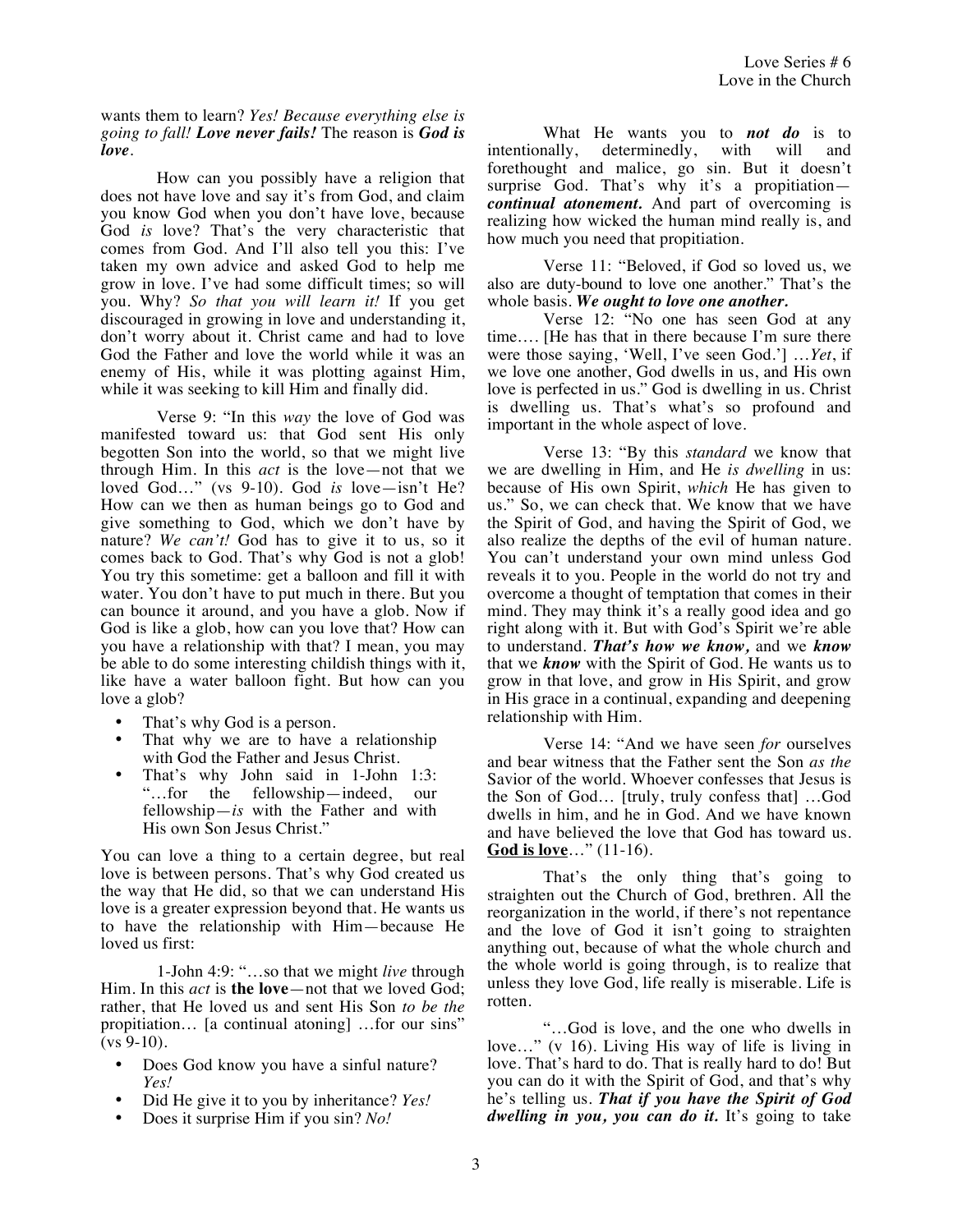some effort, because everything we do, spiritually, is going to take some effort. God hasn't done it for us that we do nothing; otherwise, He would've just made robots. You could have happy little robots all programmed, running around. *NO!*

But to come to the understand love, and Truth, and have God's Spirit in you is really a profound and fantastic thing. Especially living in an evil world. That is a great accomplishment, brethren. What God is doing is marvelous. You consider all the odds against it. That's why it takes the Spirit of God.

"…one who dwells in love is dwelling in God, and God in him. By this *spiritual indwelling*, the love *of God* is perfected within us…" (vs 16-17). It's a whole life long process that finally, in the end, God has—with what He has already created with your mind and the way it functions, as we described just a little teeny bit of it—with God's Spirit in us to come to that perfect love. And then that perfect love is, as much as we can have it perfected in this life, *at the resurrection*, and we have a spirit mind, and we have a spirit body; and we have the true seeing of God, face-to-face, and seeing Christ exactly as He is.

Can you imagine the profound love that that is going to give us? That's something! And I think that's why God has us live in this life the way that it is, and why the evil is there; *so that we really come to desire the love of God*; and when all the chips are down and when every episode of life has been lived we know that the love of God, never, *never, never*  fails. It's perfected! What is this going to do for us?

"…so that we may have confidence in the day of judgment because even as He is, so also are we in this world" (v 17).

Because of this love, God does something so profound for you that it still takes an awful lot of understanding to realize. God says, 'All right, because you love Me with all your heart and mind and soul and being, and because I sent My Son to be the propitiation for your sins, because I love you and loved you first, and you responded to My love; and I know that you're physical, and I know that you have human nature. Therefore, I'm going to give you a gift that is going to be profound: My love and the righteousness of Christ.'

So then, in the 'day of judgment' it's not going to be: 'Let's look at the record. Our qualification was that if you have one thousand good works, you may enter into eternal life. Now let's look at your record. My, my, my, you missed it. You only have 999—and it requires a thousand.' That's why you have to have the righteousness of Christ, that, in the 'day of judgment,' the judgment of God for you will be the same as Christ—eternal life.

There are *no* sins against you; your name is written in the book of Life. God is not doing an accounting system. Yes, our reward is going to be based upon our works, that is true—*absolutely true!* But only God can give love, and only God can give life, and we are in this world as Christ was.

Therefore, now you understand v 18: "There is no fear in the love *of God*…" That was one of the hardest verses for me to understand. Very hard for me to understand when I first read it because I didn't know a thing about the love of God. Are we not to fear God? *Yes!* Well, how can you have no fear in love then? Because your love becomes so strong, and with the Spirit of God in you, that *there is no fear and torment*. While you fear God in reverential awe—and that's what that means—and in worship, and love, and adoration, this kind of fear is the fear, which is torment.

Verse 18: "There is no fear in the love *of God*; rather, perfect love… [the love which is being perfected, which is that love which comes from God] …casts out fear… [That's why we need the love of God. It's casting out fear.] …because fear has torment…." Oh yes, it does! And every time you go through an experience where you're fearful, or you're upset, or you're angry, you're just miserable and you are tormented—aren't you? *Yes!* Mentally! Spiritually! Maybe even sometimes physically. Maybe you even are tormented so much you get sick.

"…And the one who fears has not been made perfect in the love *of God*" (v 18). We can work this around the other way. If you are not preaching the love of God, and teaching the love of God, and teaching the brethren that, then you have a church which is *run on fear* and you don't have a clue as to what the Truth of the Gospel is.

Verse 19: "We love Him because He loved us first…. [That's what it has to be, always.] …If anyone says, 'I love God,' and hates his brother, he is a liar…. [We've already gone through that. You can put any name you want there.] …For if he does not love his brother whom he has seen, how is he able to love God Whom he has not seen?" (vs 19- 20).

That's a challenge. This is a lifelong—these vs 16-21—Christian lifelong goals, because God has made us to have challenges—correct? When there is no challenge there is nothing to work for—right? God has set before us the greatest challenge of all: *perfect love*—that we grow into in our whole lives. Sometimes we just have to start by getting on our knees and say: 'O God, I just don't have a clue as to what love is. I want it; I desire it. My heart says, *yes*, but my life says, *no!*'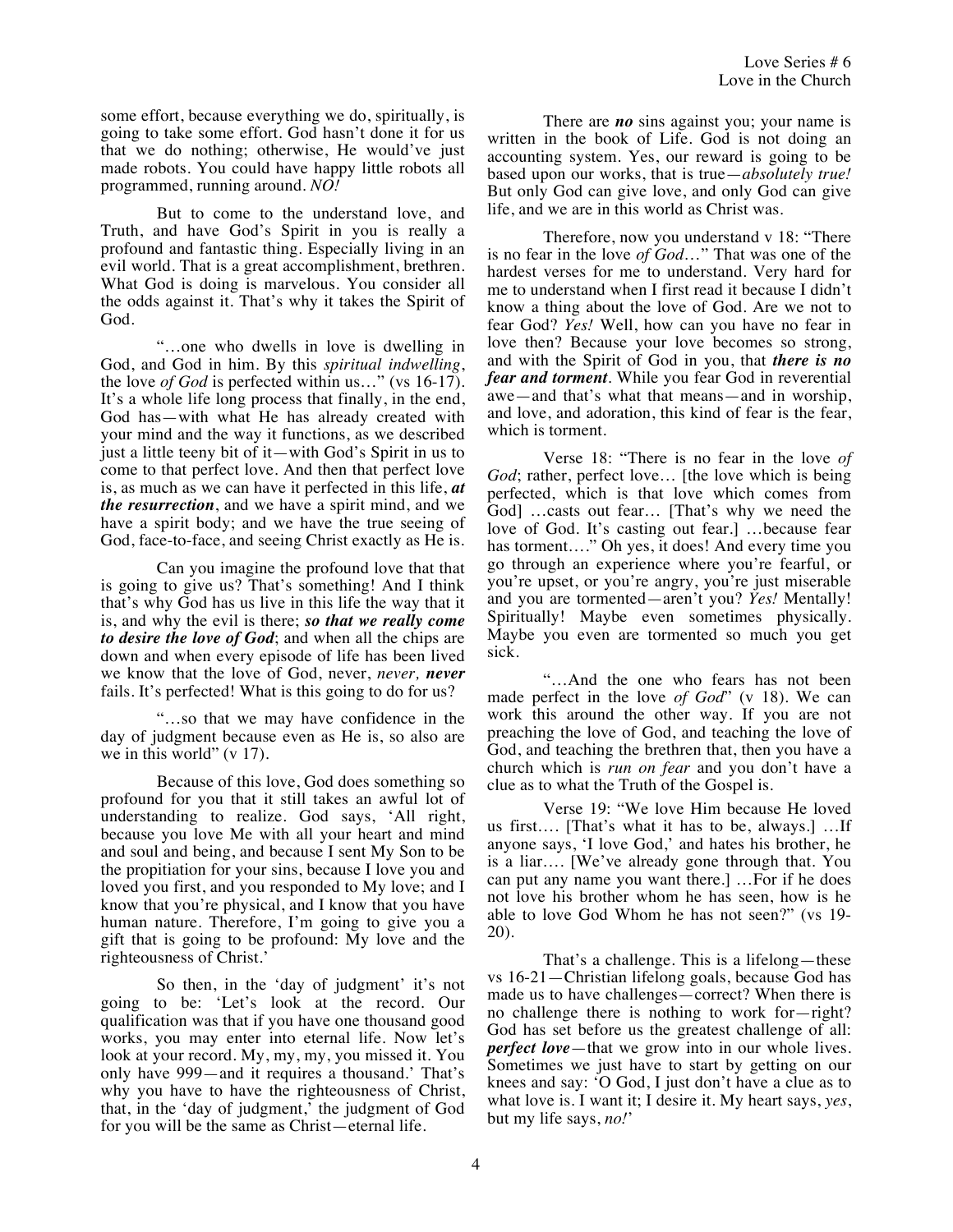- Teach me how to love!
- Teach me how to understand the love!
- Teach me how to express the love!

And the answer may come back, 'Well, ok, let's start you out with some of your enemies.' Now you've got it, because that's perfect love—correct? *Yes!* Or what if it's just a hateful situation that you can't get out of? Just look at the politics going on today with all the conspiracies and counter-conspiracies, and all that sort of thing that's going on. Are they solving any problems? *No!* God is just going to let it just heap up until it collapses under it's own.

…how is he able to love God Whom he has not seen?…. [God is saying, 'Let's prove your love here.'] …And this *is* the commandment *that* we have from Him: that the one who loves God should also love his brother" (vs. 20-21). And that's the way a congregation needs to be.

We are going to see that this is an active thing of loving, of doing, of bringing forth the fruit that God wants us to bring forth. And again, this is a *lifelong* challenge. You're not all of a sudden one day going to go from being totally evil to being totally righteous; to being totally hateful, from being totally hateful to being totally loving—it isn't going to happen. It is a process! It is a growth! It is the fruit of God's Holy Spirit!

God wants us to understand what love will really do. The first part, he talks about what a minister should do. So we'll review that, 1- Corinthians 13:1: "If I speak with the tongues of men and of angels, but do not have love…" It says 'charity' in the *King James.* I don't know why they translated it that way. Sometimes in the *King James Version* they translate some of these words just a little bit awkwardly, because it's not charity, it is *love.*

Charity is doing something out the kindness of your heart to someone who needs help. That's why there are what are called 'charitable organizations.' That's why there are charities to help, but all of those charities, then, should be based upon love. So, I assume that's why they translated it 'charity.'

...I have become a sounding brass or a clanging cymbal…." (v 1). Just so much noise that it isn't even worth listening to. Every minister needs to read these things and understand, that if he doesn't have love, as 1-Cor. 13 is showing us here, then what kind of a ministry does he have?

Verse 2: "If I have *the gift of* prophecy…" I tell you, isn't that something? I would like to understand every prophecy—wouldn't you? But you know what would happen if we understood every prophecy. We would be so vain! We would be so puffed up! Wouldn't we?

Maybe you can understand why God hasn't let very many prophecies of too many ministers really come to fruition, because they would get all lifted up in their vanity. There was a man who said that this year in Los Angeles that there would be a drought; California was going to be droughtstricken, and literally burn off the face of the earth. Well, God and Christ probably said, 'Well now, let's show this little man down here a thing or two. Let's send some rain.' What did we have? We had floods and floods, and rain and rain. And they have more snow pack up in the Sierra's than they haven't a clue as to know what to do. When it all starts melting and running down, there are going to be problems with it. His prophecy failed. That's the kind of prophecies that fail.

And then he goes on to say, "…and understand all mysteries… [Be the greatest brain in the world] …and all knowledge…" (v 2). Wouldn't that be something? You could take all the technical things that there were, and you could just understand them. Snap! Bam! Boom! You could understand everything scientifically; you could understand everything that there was. And *if you don't have love, you're nothing*.

"…and if I have all faith, so as to remove mountains, but do not have love, I am nothing" (v 2). I think about that a lot. Jesus said, 'If you ask in faith, if you have the faith, the grain of a mustard seed.' I said that one time, and Marilyn Gremlich came the next week and brought me a little bag of mustard seed. And every time I get to thinking about real faith, 'If you have faith as a grain of a mustard seed...'

I probably have, if you would count them, 2- 300 mustard seeds here. Christ said, 'You could say to this sycamore tree, *be removed and go into the ocean,* and it would.' Jesus also said, 'Ask whatsoever you will, and I will do it for you.' Then Paul says, 'We know not how to pray for the things as we ought to.' It makes me wonder:

- How much *faith* do we really have?
- How much *love* do we really have?
- How much do we really *know*?

That's why the love of God is so important. That's why He said that, so you could look a little teeny seed and realize: Get off your stinking high horse; you're not so great. That's what God wants us to understand: *I'm nothing!*

Verse 3: "And if I give away all my goods [to feed the poor]…" There are a lot of people who give everything. There's one person who left a mammoth amount to take care of cats. Not even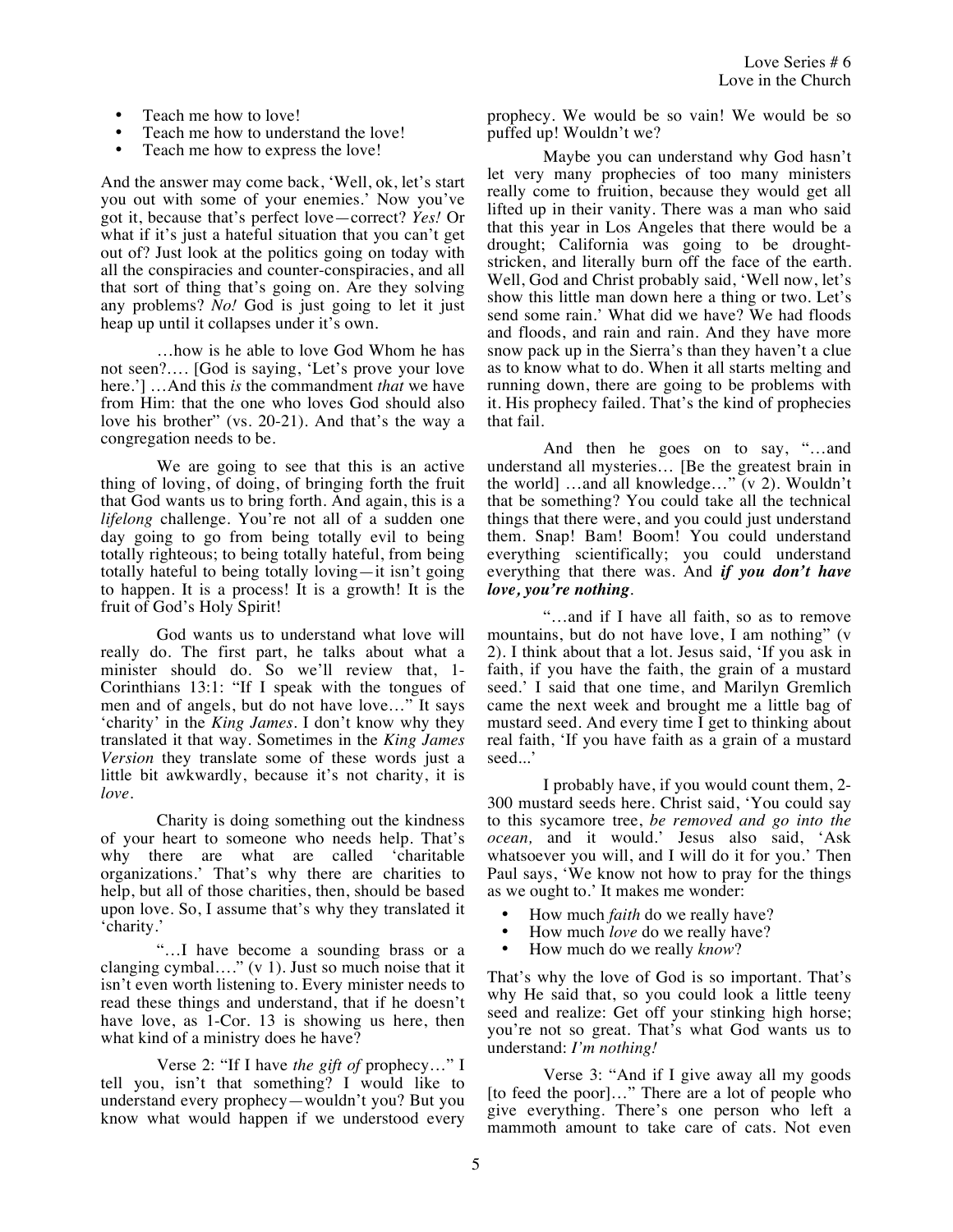people—*cats!* Finally, they all died off and they didn't know what to do with the remaining money.

"…and if I deliver up my body that I may be burned, but do not have love, I have gained nothing" (v 3). Love gives us the ability to do some things positively, and it also gives us the ability to restrain ourselves from doing things negatively or sinfully. It has a twofold effect

- 1. to do what is right and good and positive
- 2. to restrain from doing evil

Verse 4: "Love is patient… [forbearing, patiently enduring, suffers long, as well as being able to endure suffering] …*and* is kind…" This gives us those qualities, and *kind* comes from the word, 'chrestos (chresis)'—which means *gracious*—that then you will do the things which are gracious, regardless of what is happening in your suffering, regardless of what it may be.

"…love envies not…" (v 4)—which means, it's not affected by covetousness, by wanting what other people have.

## (go to the next track)

We are going to see everything that love is, and everything that love stands for is everything that the world does not want. The world wants to lust. If in your heart with the Spirit of God, you're loving God, then the love of God is going to be able to put down the lusts. You cannot overcome a carnal mind with carnal things. As I said before, *you can't do spiritual things with physical means.* You can't overcome sin by just merely trying to put it down, but you can conquer it greater when you have the love of God to give you the outgoing, the outreaching to God, to have Him give you the strength to overcome it.

When your mind is focusing in on loving God and with God's Spirit, then you're not going to be doing these things; you're not going to be having jealousy and envy.

Ephesians 2:2: "In which you walked in times past according to the course of this world…" We've already studied that in 1-John: 'Love not the world, neither the things of the world. The lust of the world, and the pride of life, and these things are not from the Father, but of the world; and it's passing away.'

"…according to the prince of the power of the air, the spirit that is now working within the children of disobedience... [a lot of them think that this is light] …among whom also we all once had our conduct in the lusts of our flesh, doing the things willed by the flesh and by the mind, and were by nature *the* children of wrath, even as the rest *of the world*" (vs 2-3). Why? *Because we were filling all*  *the works of the flesh*—correct? You cannot overcome the works of the flesh with the works of the flesh. You can only overcome the works of the flesh *with the power of God's Spirit, and the love of God.* When you see how great God is, and how great His love is, then your desire to do these things will be completely overcome.

*Love is not envying* (1-Cor. 13:4). God's Spirit and His love give you the ability to not envy, to not be jealous. If someone has something, is blessed with something or receives something or does something or accomplishes something, we can rejoice with them. And we don't have to say, 'I wish I had that. I wonder how he did that. I wonder why they got it and I didn't get it. God, why did You give it to this person and not to me?' Don't worry about it. God has made vessels to honor and to dishonor. The ones to dishonor are sometimes, as we look at it as human beings, the ones as Paul said: we bestow the most honor upon.

"…[love] does not **brag** about itself…" (v 4)—'vaunting' (*KJV*) is this: *does not show oneself as a boaster, the big I*: '*I* have done this; *I* have done that;  $I$  am this;  $I$  am that.' I think the epitome of that was, you could say, in the person of Mohammad Ali: 'I'm the greatest; I am the greatest.' But I think right now he may be a pretty humble person. Remember what happened him? *He literally got his brains beaten out,* and has Parkinson's disease. I'm not going to say that it is God's judgment upon him, but nevertheless, with that he has become a very humble person. He used to *vaunt* himself.

We have someone who vaunts himself today—don't we? Who says, 'I am the only apostle; I am God's vicar on earth; I am the leader of the church…' and at 75, 'I will not step down.' You can put it in all kind of supposedly humble terms, but he *vaunts* himself. Love will give you the understanding that you don't vaunt yourself up.

Then the next one that comes along with it. Vaunting is a boaster or a braggadocio, or being rash. The next one goes right along with it: "…is not puffed up…" (v 4). What does 'puffing up' do? *It exaggerates!* That's why it comes right after being a braggadocio, then it exaggerates, and how great this accomplishment is, how great that accomplishment is.

Listen, when we start comparing ourselves with God and His love, what accomplishments do we truly have that really amount to anything? Think about it! In our own mind they may be fine. That's why whatever you have done, wonderful. But don't bank on it. Count on God's Holy Spirit! Count on God's love! Whatever you can do, wonderful, but remember, God has given you the ability to do everything—has He not? *Yes!* Do you remember one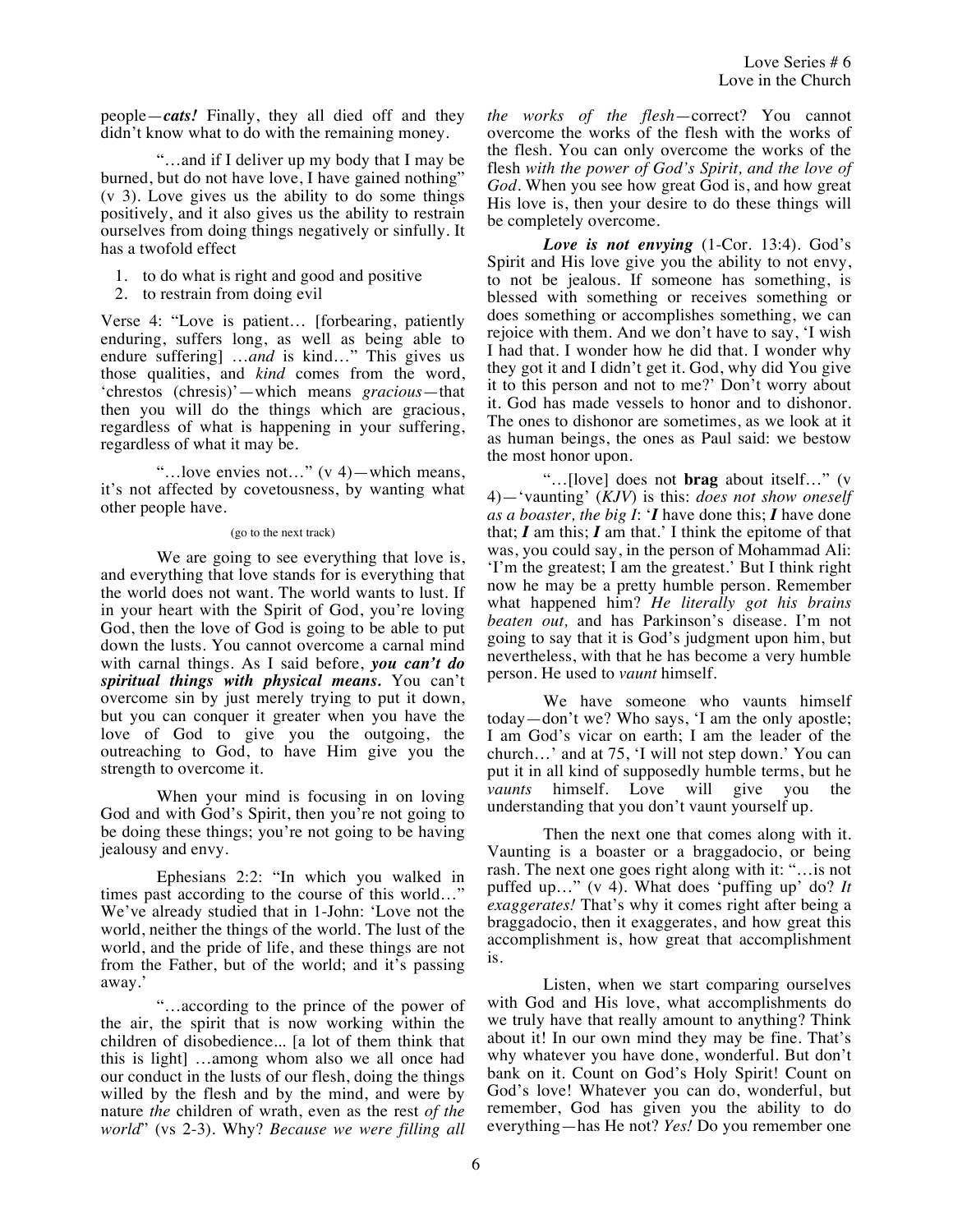who bragged an awful lot? Remember one who puffed himself up? *Good ole Job!* God took care of him—didn't He? And when Job repented then he was blessed tremendously.

What it helps you not to do, 5: "*Love* does not behave disgracefully… [*void of proper deportment, foolishness, moral depravity*; it doesn't behave itself that way] …does not seek its own things… [v 4]: …Love is patient… [present tense] …*and* is kind; love envies not… [present tense, notice—all the way through] …does not brag about itself, is not puffed up. Love does not behave disgracefully, does not seek its own things…" (vs 4- 5).

Why don't you do this some Sunday watch some of these infomercials which have to do with self-improvement, with puffing yourself up to make yourself good. You can do a certain amount with that. Just remember these things in 1-Cor. 13 while you're watching that program. I did that one time with his fellow who has Fran Tarkenton with him? That man used to be a minister in Worldwide Church of God, believe it or not. It's amazing what they can do with that. "…does not seek its own things…"

Philippians is telling us how a congregation needs to be run. Again, just like in that letter I read where this fellowship group gets together—small group—they have love, they have unity, they have peace, they have harmony. Just like with us here. That does not mean there may not be troubles; that doesn't mean that we haven't had them. But it means that with God's Spirit we can overcome them correct? We can find a right solution—true? *Yes!*

Philippians 2:1: "Now then, if *there be* any encouragement in Christ, if any comfort of love, if any fellowship of *the* Spirit, if any *deep* inner affections and compassions." That means clear down in the deep inner recesses of your being. What happens when you're really upset? When you're really angry? *Your whole insides and your whole digestive system just is cranked up in crash mode* right? *Yes!* So, he's saying, *let it be true from the innermost part of your being!*

Verse 2: "Fulfill my joy, that you be of the same mind, having the same love… [which comes from whom? *God the Father and Jesus Christ*] …being joined together in soul, minding the one thing." How is that done? *If we're all seeking and loving God, we will be more of one accord and one mind than anything else*—won't we? *Yes we will*, and it will happen.

Verse 3: "*Let* nothing *be* done through contention or vainglory… [being puffed up, braggadociousness, and how great you are, what you can do, and all this sort of thing] …but in humility, each esteeming the others above himself. Let each one look not *only* after his own things…" (vs 3-4). Not seeking his own. No hidden agenda. No things for the self as it were, but to serve the people of God and do what is right, and love one another.

"…but *let* each one also *consider* the things of others. Let this mind be in you, which *was* also in Christ Jesus" (vs 4-5)—*Who loved God!*

In this what we are finding is a step-by-step way on how to apply love on a daily basis. That's what this is really telling us.

1-Corinthians 13:5 "…is not easily provoked…" That is hard. That's a hard one for every one of us. Many times we say, 'Well, I'm just that way.' What is that? *I've had to see that is my excuse for not changing—*isn't it? If you are that way:

- Does God expect you to stay that way? *No!*
- Can you change? *Yes!*
- Will it be easy? *No!*
- But can it be done? *Yes!*
- Will it bring the peaceable fruits of righteousness later? *Yes!*

"…thinks no evil… [Is not imputing motives, not rejoicing in evil. Of course, the world has that. They have pleasure in evil—don't they?] …Does not rejoice in iniquity…" (vs 5-6). No, but there are people who do.

Of all the things that are listed there, Romans 1:32 says: "Who, knowing the righteous judgment of God, that those who commit such things are worthy of death, not only practice these things themselves, but also approve of those who commit *them*." Have pleasure in sin. The world is filled with that.

God wants us to come to the point of thinking no evil. There is! You have to have your guard up, though, because Jesus also said, 'Be wise as a serpent and harmless as a dove' Because if you are not alert to some of the evil—this doesn't mean you're not discerning good from evil—this means you are not thinking and planning evil that *you* commit and execute. But you have got to understand the evil of the world. Doesn't it say, 'hereby we know the Spirit of Truth and the spirit of error [deception]'—by using our minds to understand? *That's correct!* But we ourselves are not thinking evil to initiate it on our own as part of our life.

1-Corinthians 13:6 follows right along with that: "Does not rejoice in iniquity… [that's what the whole movie and television industry is based upon] …but rejoices… [now we come back to positive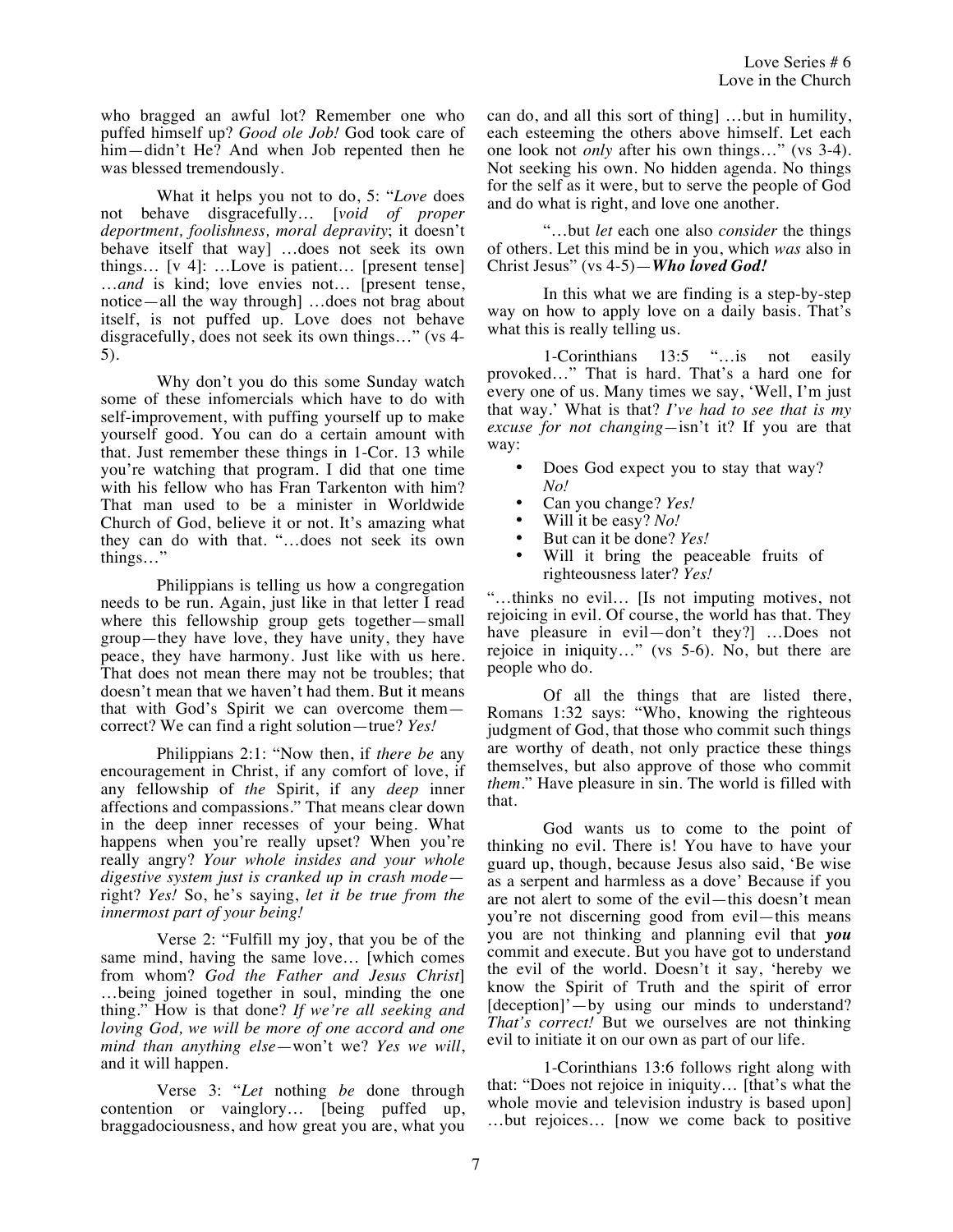things] …in the Truth." What happens when you know the Truth of God and you really begin to understand it, and it really begins to sink down deep into your heart and mind? *You rejoice in it*—don't you? *You're happy because of it*—aren't you? *Yes!*

"…rejoices in the Truth. *Love* bears all things…" (vs 6-7). Is able to bear up under it, *sustain; support; to fend off*. Why would it mean that? *Because that has to do with our overcoming!*  We are to use the power of God and the love of God *to fend off the evil* that's around us. We bear up under fending off all that evil.

Ephesians 6:10: "Finally, my brethren, be strong in *the* Lord, and in the might of His strength. Put on the whole armor of God so that you may be able to stand against the wiles of the devil…. [fend off all of these things; endure up under it] …Because we are not wrestling against flesh and blood, but against principalities *and* against powers, against the world rulers of the darkness of this age, against the spiritual *power* of wickedness in high *places*" (vs  $10-12$ ).

Brethren, we are living in an age when we are going to see the fullness of this take place, with such spectacular, inglorious insanity that this world is going to go through. I truly believe that the only way they're going to get this one world system in, is like they have done everything else they have ever done: collapse the economy and put people in desperate straits, to where they must embrace the solution. If they do that worldwide, I think that's the only way they're going to do it. They're getting too much resistance now. You can bring people low very quickly. That's one of the most wicked things you can do is to just put that upon people.

Verse 13: "Therefore, take up the whole armor of God so that you may be able to resist in the evil day, and having worked out all things, to stand" *To bear up under*.

- Don't let it get you down!
- Don't let it be discouraging to you!
- *Go to God!* 
	- $\checkmark$  Let Him give you His love.
	- $\checkmark$  Let Him give you His Truth.
	- $\checkmark$  Let Him give you His power and strength.

Verse 14: "Stand therefore, having your loins girded about with Truth, and wearing the breastplate of righteousness… [so that you *protect that love of God*] …and having your feet shod with *the* preparation of the Gospel of Peace. Besides all *these*, take up the shield of the faith, with which you will have the power to quench all the fiery darts of the wicked one; and put on the helmet of salvation, and the sword of the Spirit, which is the Word of God" (vs 14-17). All of this ties in with then bearing

## up, *bearing all things.*

Now let's come back to 1-Corinthians 13:7: "…believes all things…" Is believing all things, in particularly the Word of God—right? *Yes!* In particularly the Word of God. Who are we to believe in? What did Jesus Christ say was the most important thing to believe in? *Believe in Him Who has sent Me—the Father!*] …hopes all things…" Why is that so important? *Because even in the most tragic situation,* maybe somewhere down the road *God is going to turn it around!* You *hope* for the best; you *pray* for the best.

"…endures all things…." Regardless of what comes along. And 'endure' means *to have courage*, *to be brave; to be able to buck up under, as it were, bearing up all things.*

Verse 8: "Love never fails…. [You want a sure thing into the Kingdom of God? You got it right there. *Never fails!*] …But whether *there be*  prophecies… [What did we start out with at the first of this chapter? The gift of prophecy?] …they shall cease…" That is, all of *man's* prophesies. This does not have to do with the prophecies of God. Christ said every one of those *will* happen.

"…whether *there be* languages, they shall cease; whether *there be* knowledge, it shall vanish away. For we know in part, and we prophesy in part; but when that which is perfect has come…" (vs 8- 10). That's what we're looking for, brethren. Perfect love is going to lead us to a perfect eternal existence.

"…then that which is in part shall be set aside. When I was a child, I spoke as a child, I understood as a child, I reasoned as a child; but when I became a man, I set aside the things of a child" (vs 10-11). All these childish things of jealousy, and thinking of evil, rejoicing in iniquity, of vaunting the self, of being boastful and proud, all those things are little childish things that go against love.

Verse 12: "For now we see through a glass darkly, but then *we shall see* face-to-face… [Isn't that interesting? *Face-to-face*, because God wants us to have a personal relationship with God the Father and Jesus Christ.] …now I know in part, but then I shall know exactly as I have been known. And now, these three remain: faith, hope *and* love; but the **greatest of these is love**" (vs 12-13).

That's what God wants us to focus on. That's what God what us to grow in. And there are so many, many, things that we could add to it, bring to it. But let's understand how great that God is, that He went through what He went through to make it possible for us to have the love of God, the Spirit of God, to grow in the fruit of the Holy Spirit.